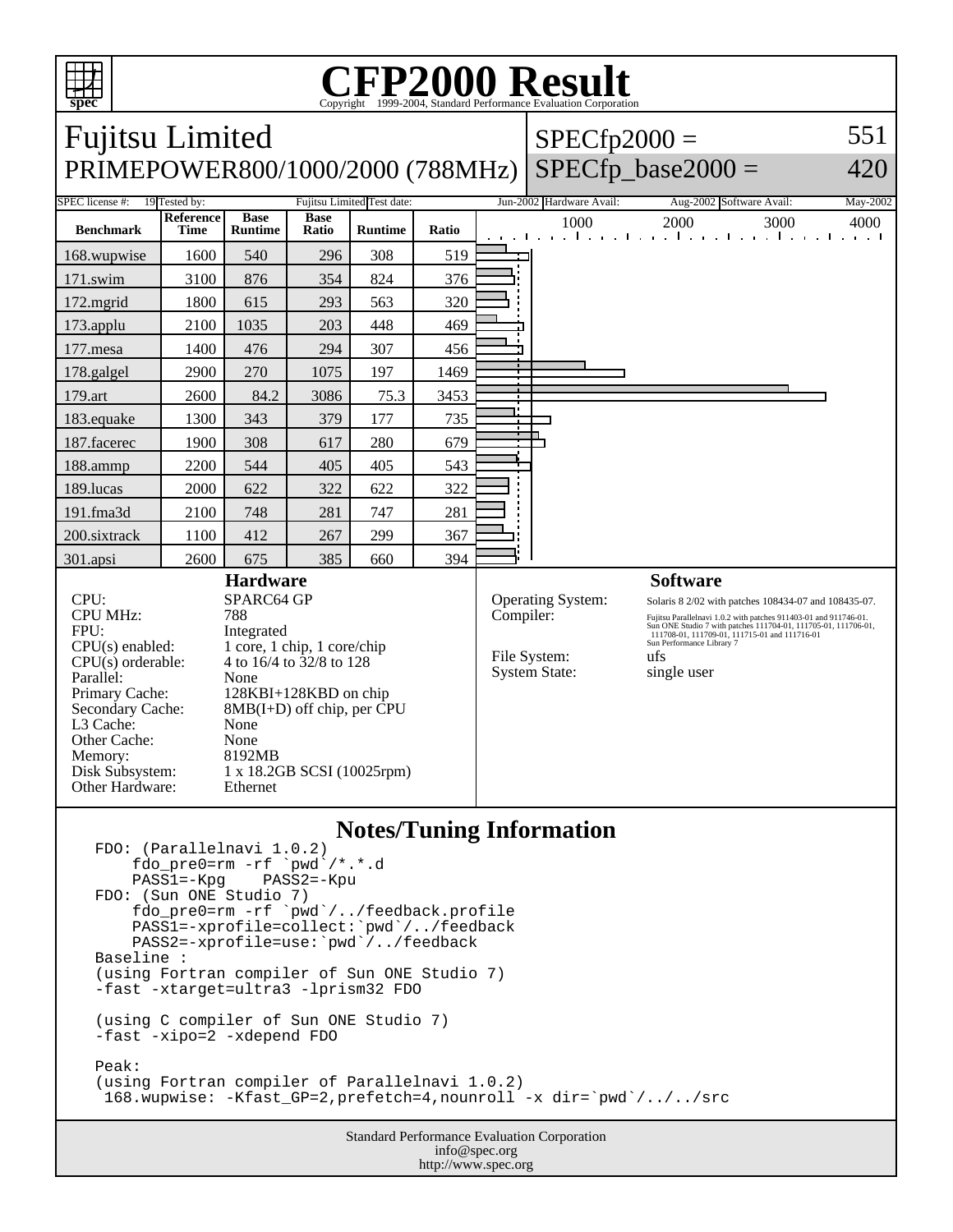| <b>FP2000 Result</b><br>Copyright ©1999-2004, Standard Performance Evaluation Cornoration<br>speo                                                                                                                                                                                                                                                                                                                                                                                                                                                                                                                                                                                                                                                                                                                                                                                                                                                                                                                                                                                                                                                                                                                                                                                                                                                                                                                                                                                                                                                                                                                                                                                                                                                                                                                                                                                                         |                                             |                                      |  |  |  |  |  |
|-----------------------------------------------------------------------------------------------------------------------------------------------------------------------------------------------------------------------------------------------------------------------------------------------------------------------------------------------------------------------------------------------------------------------------------------------------------------------------------------------------------------------------------------------------------------------------------------------------------------------------------------------------------------------------------------------------------------------------------------------------------------------------------------------------------------------------------------------------------------------------------------------------------------------------------------------------------------------------------------------------------------------------------------------------------------------------------------------------------------------------------------------------------------------------------------------------------------------------------------------------------------------------------------------------------------------------------------------------------------------------------------------------------------------------------------------------------------------------------------------------------------------------------------------------------------------------------------------------------------------------------------------------------------------------------------------------------------------------------------------------------------------------------------------------------------------------------------------------------------------------------------------------------|---------------------------------------------|--------------------------------------|--|--|--|--|--|
|                                                                                                                                                                                                                                                                                                                                                                                                                                                                                                                                                                                                                                                                                                                                                                                                                                                                                                                                                                                                                                                                                                                                                                                                                                                                                                                                                                                                                                                                                                                                                                                                                                                                                                                                                                                                                                                                                                           | <b>Fujitsu Limited</b>                      | 551<br>$SPECfp2000 =$                |  |  |  |  |  |
|                                                                                                                                                                                                                                                                                                                                                                                                                                                                                                                                                                                                                                                                                                                                                                                                                                                                                                                                                                                                                                                                                                                                                                                                                                                                                                                                                                                                                                                                                                                                                                                                                                                                                                                                                                                                                                                                                                           | PRIMEPOWER800/1000/2000 (788MHz)            | $SPECfp$ base2000 =<br>420           |  |  |  |  |  |
|                                                                                                                                                                                                                                                                                                                                                                                                                                                                                                                                                                                                                                                                                                                                                                                                                                                                                                                                                                                                                                                                                                                                                                                                                                                                                                                                                                                                                                                                                                                                                                                                                                                                                                                                                                                                                                                                                                           | 19 Tested by:<br>Fujitsu Limited Test date: | May-2002<br>Aug-2002 Software Avail: |  |  |  |  |  |
| SPEC license #:<br>Jun-2002 Hardware Avail:<br><b>Notes/Tuning Information (Continued)</b><br>-fs -lssl2mtfma FDO ONESTEP=yes<br>171.swim: -Kfast_GP=2,GREG,preex,ilfunc,prefetch=3,largepage,commonpad=152,prefetch_iteration=3,unroll=2,nogs,frecipro<br>$-04$ $-fs$<br>172.mgrid: -Kfast_GP=2,preex,GREG,commonpad=144,unroll=3,largepage,prefetch=3<br>$-04$ -fs<br>178.galgel: -Kfast_GP=2,GREG,largepage,preex,unroll=3,prefetch_iteration=2,commonpad=24<br>-04 -lssl2mtfma -fs FDO<br>RM_SOURCES=lapak.f90<br>200.sixtrack: -Kfast_GP=2,GREG,noprefetch,unroll=4,largepage,frecipro -fs<br>301.apsi: -Kfast_GP=2,GREG,preex,ilfunc,largepage,unroll=2 -04 -fs<br>(using FORTRAN77 compiler of Sun ONE Studio 7)<br>173.applu: -fast -xtarget=ultra3 -Qoption iropt -Adata_access,-Mt7000,-Mm14000,-Mr40000,-Ma400,-whole<br>-xregs=syst -Qoption iropt -Rscalarrep,-MR -Qoption cg<br>-Qlp=1-av=192-fa=1 -Qoption f90comp -03 -stackvar ONESTEP=yes<br>(using FORTRAN90 compiler of Sun ONE Studio 7)<br>187. facerec: - fast - xarch=v9 FDO ONESTEP=yes<br>189.lucas: basepeak=1<br>191.fma3d: -fast -xarch=v8plusb -xcrossfile -stackvar -xdepend<br>-xprefetch -Qoption cg -Qlp=1-av=256-t=3-fa=1 FDO ONESTEP=yes<br>(using C compiler of Sun ONE Studio 7)<br>177.mesa: -fast -xtarget=ultra2 -xcrossfile -xrestrict -xalias_level=strong<br>-xregs=syst -Wc,-Qgsched-trace_late=1,-Qgsched-trace_spec_load=1<br>-xarch=v8plus -W2,-Amemopt -xsafe=mem -dn<br>FDO ONESTEP=yes<br>179.art: -fast -xtarget=ultra3 -xipo=2 -xalias_level=strong -xregs=syst -dn<br>FDO ONESTEP=yes<br>183.equake: -fast -xtarget=ultra3 -xalias_level=std -xdepend<br>-W2,-whole,-Amemopt:arrayloc,-crit -xprefetch -Wc,-Qms_pipe-pref,-Qlp=1-av=256-t=4-fa=1-fl=1 -lprism32 -lmopt -lm<br>FDO ONESTEP=yes<br>188.ammp: -fast -xtarget=ultra3 -xcrossfile -xrestrict<br>-xalias_level=strong -xdepend -xprefetch |                                             |                                      |  |  |  |  |  |
| Portability:<br>(for Sun ONE Studio 7)<br>178.galgel: -e -fixed<br>(for Parallelnavi 1.0.2)<br>178.galgel: - Am - Fixed<br>Note:<br>System Tunables: (for /etc/system)<br>consistent_coloring=1, tune_t_fsflushr=86400, autoup=86400,<br>shmsys:shminfo_shmmax=1477846784, shmsys:shminfo_shmmni=1024, shmsys:shminfo_shmseg=1024,shminfo_shmmin=1<br>(for /etc/opt/FJSVpnrm/lpg.conf)<br>TSS=512M, SHMSEGSIZE=256M<br>Shell Environments:<br>LD_LIBRARY_PATH="/usr/lib:/opt/FD7/SUNWspro/lib/v8plusb:/opt/FD7/SUNWspro/prod/lib/v8plusb:/opt/FSUNf90/lib"<br>LD_LIBRARY_PATH_64="/usr/lib/64:/opt/FD7/SUNWspro/lib/v9:/opt/FD7/SUNWspro/prod/lib/v9"<br>PRISM HEAP=268435456<br>PRISM_MODE=2<br>Feedback directed optimization was used for all baseline benchmarks and peak benchmarks<br>except following peak benchmarks: 171.swim, 172.mgrid, 173.applu, 200.sixtrack.<br><b>Standard Performance Evaluation Corporation</b><br>info@spec.org                                                                                                                                                                                                                                                                                                                                                                                                                                                                                                                                                                                                                                                                                                                                                                                                                                                                                                                                                        |                                             |                                      |  |  |  |  |  |
| http://www.spec.org                                                                                                                                                                                                                                                                                                                                                                                                                                                                                                                                                                                                                                                                                                                                                                                                                                                                                                                                                                                                                                                                                                                                                                                                                                                                                                                                                                                                                                                                                                                                                                                                                                                                                                                                                                                                                                                                                       |                                             |                                      |  |  |  |  |  |